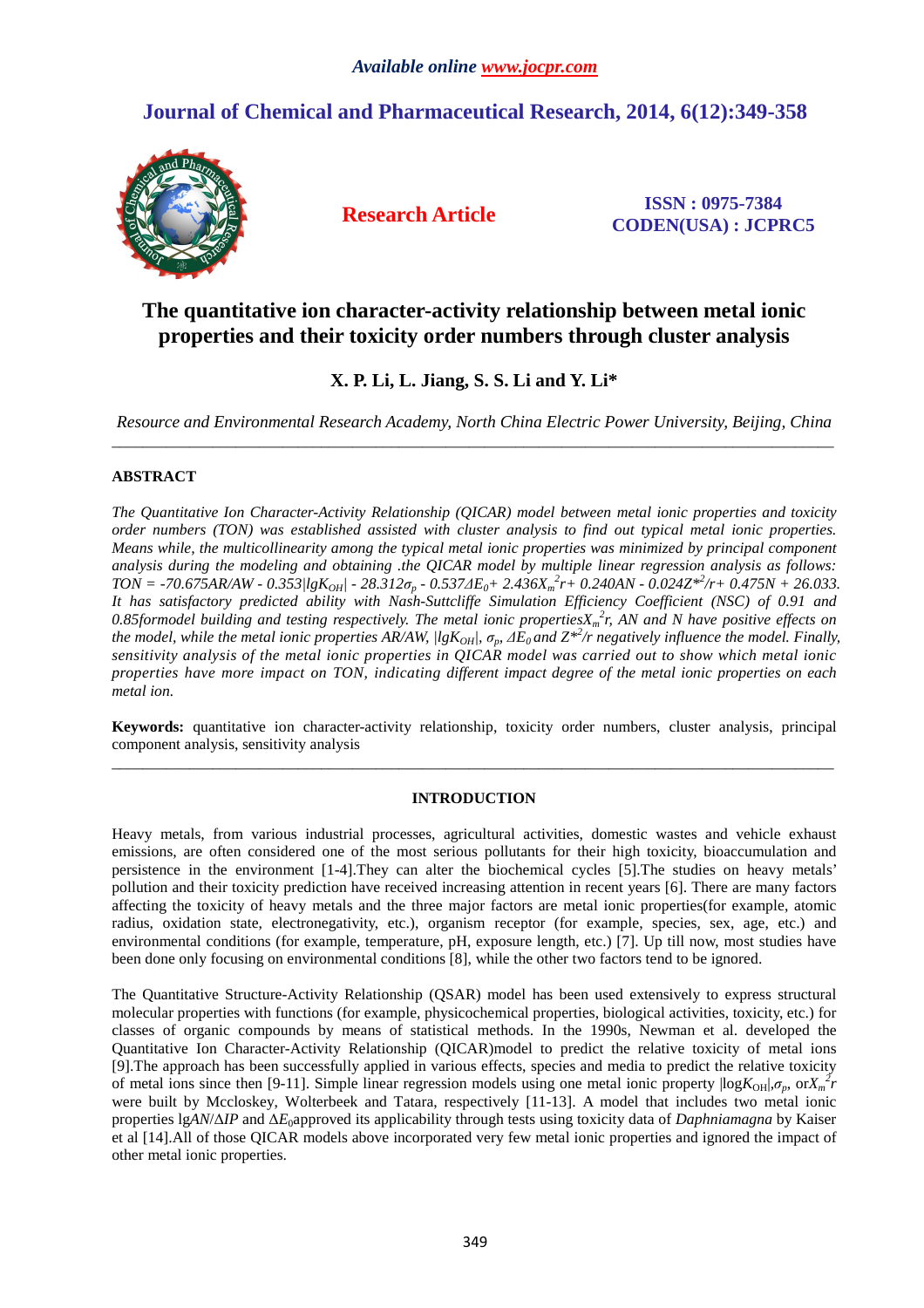Cluster analysis, known as automatic classification, numerical taxonomy, bryology and typological analysis [15-16], is designed to detect hidden groups or clusters, in which the elements behave similarly to each other [17-18]. The similarity is generally defined using the measurement of distance and calculated using the difference between the measurements [19].The classification of variables could enhance our understanding of the internal rules for variables in the same group and find typical variables in each group [20].

*\_\_\_\_\_\_\_\_\_\_\_\_\_\_\_\_\_\_\_\_\_\_\_\_\_\_\_\_\_\_\_\_\_\_\_\_\_\_\_\_\_\_\_\_\_\_\_\_\_\_\_\_\_\_\_\_\_\_\_\_\_\_\_\_\_\_\_\_\_\_\_\_\_\_\_\_\_*

The goals of the current study are to select typical metal ionic properties to build a QICAR model and to predict the toxicity of metal ions. Cluster analysis is applied to divide the metal ionic properties into several groups. In each group we choose the typical metal ionic property through correlation analysis and the QICAR model will be built by multiple linear regression analysis after minimizing the multicollinearity among the typical metal ionic properties using principal component analysis. Then, sensitivity analysis is adopted to judge the impact degree of the typical metal ionic properties of the model.

## **EXPERIMENTAL SECTION**

## **Toxicity Data**

Metal ion toxicity data varied largely in exposure time, organism receptors and ambient conditions. Therefore, Wolterbeek and Verburg evaluated 80metal ions' toxicity using 30 data sets from different literatures<sup>13</sup>. For each data set, the calculated toxicities were ordered numerically by relative numbering. After doing so for the 30 data sets, each selected metal ion could be given an averaged number. Toxicity order numbers (TON) increased with toxicities.

In the current study, the TONs of twenty metal ions  $(Ag^+, Ba^{2+}, Ca^{2+}, Ca^{2+}, Co^{2+}, Cr^{3+}, Cs^+, Cu^{2+}, Fe^{3+}, Hg^{2+}, K^+, La^{3+},$  $\text{Li}^+$ ,  $\text{Mg}^{2+}$ ,  $\text{Mn}^{2+}$ ,  $\text{Na}^+$ ,  $\text{Ni}^{2+}$ ,  $\text{Pb}^{2+}$ ,  $\text{Sr}^{2+}$ ,  $\text{Zn}^{2+}$ ) were used for building the model and other seven  $(\text{Al}^{3+}, \text{Bi}^{3+}, \text{Fe}^{2+}, \text{Rb}^{+})$ ,  $Sb^{3+}$ ,  $Sc^{3+}$ ,  $Y^{3+}$ ) were used for model testing (shown in Table 1 and 2). The 15min -1gEC<sub>50</sub> for *photobacterium phosphoreum* of nine metal ions( $Cd^{2+}$ ,  $Co^{2+}$ ,  $Cr^{3+}$ ,  $Cu^{2+}$ ,  $K^+$ ,  $Mn^{2+}$ ,  $Ni^{2+}$ ,  $Sr^{2+}$ ,  $Zn^{2+}$ ) obtained were used for validating model.

## **Data of Metal Ionic Properties**

We denoted metal ionic properties *OX* as the oxidation state;  $\Delta E_0$  as the absolute difference in electrochemical potential between the ion and its first stable reduced state; *IP* as the ionization potential;  $X_m$  as the electronegativity; *AR* as the atomic radius; *r* as the Pauling ionic radius; *AW* as the atomic weight; *AN* as the atomic number; ∆*IP* as the difference in ionization potential between *OX* and  $OX<sup>-1</sup>$ ;  $\log K<sub>OH</sub>$  as the absolute value of the log of the first hydrolysis constant;  $\sigma_p$  as the softness index;  $Z^*$  as the effective ionic charge; *N* as the ionic electron number for valence shell. In addition, there are several other metal ionic properties, which are some combination of the above. They are AR/AW,  $X_m^2 r$ , AN/ $\Delta IP$ ,  $Z^2/r$  (Z=ionic charge),  $Z/r^2$ ,  $ZAR^2$ ,  $Z/r$ ,  $ZAR$  and  $Z^{*2}/r$  [12-13, 21-23].

## **Experimental Methods**

The stock solutions of the nine tested metal ions were freshly prepared by dissolving the following nitrates in deionized water:  $Cu(NO<sub>3</sub>)<sub>2</sub>·3H<sub>2</sub>O$  provided by Tianjin No. 3 Chemical Reagent Factory;  $Cd(NO<sub>3</sub>)<sub>2</sub>·4H<sub>2</sub>O$  provided by Shanghai Jinshan Tingxin Chemical Reagent Factory; Ni(NO<sub>3</sub>)<sub>2</sub>·6H<sub>2</sub>O provided by Beijing Yili Fine Chemical Co., Ltd.;  $Co(NO<sub>3</sub>)<sub>2</sub>·6H<sub>2</sub>O$  provided by Tianjin Bodi Chemical Co., Ltd.; KNO<sub>3</sub> provided by Beijing Chemical Factory;  $\text{Zn}(\text{NO}_3)$ .  $\text{6H}_2\text{O}$ ,  $\text{Cr}(\text{NO}_3)$ <sub>3</sub>.  $\text{9H}_2\text{O}$ ,  $\text{Mn}(\text{NO}_3)$ <sub>2</sub> and  $\text{Sr}(\text{NO}_3)$ <sub>2</sub> provided by Tianjin Guangfu Fine Chemical Research Institute.

The toxicities of the nine metal ions were evaluated using the *photobacterium phosphoreum* in freeze-dried form (provided by Institute of Soil Science, Chinese Academy of Sciences), which was activated prior to testing by the reconstitution solution. Since the *photobacterium phosphoreum* is one of the marine organisms, the adjustment for the osmotic pressure of the samples was applied to obtain a 2% salinity using NaCl. The light emission of the *photobacterium phosphoreum* through direct contact with the samples was measured using Biological Toxicity TesterDXY-2 (provided by Institute of Soil Science, Chinese Academy of Sciences)within an exposure time of 15minutes. The toxicities of the nine metal ions were measured using the National Standard Method of the People's Republic of China GB/T 15441-1995 (Water quality-Determination of the acute toxicity-Luminescent bacteria test).

## **Data Analysis**

Cluster analysis, correlation analysis, principal component analysis, multiple linear regression analysis and sensitivity analysis were applied in the current study. Cluster analysis was used to place the metal ionic properties with similar behavior into groups. Correlation analysis was used to select the metal ionic properties which have the highest correlation with TON, and will help reduce the data needed.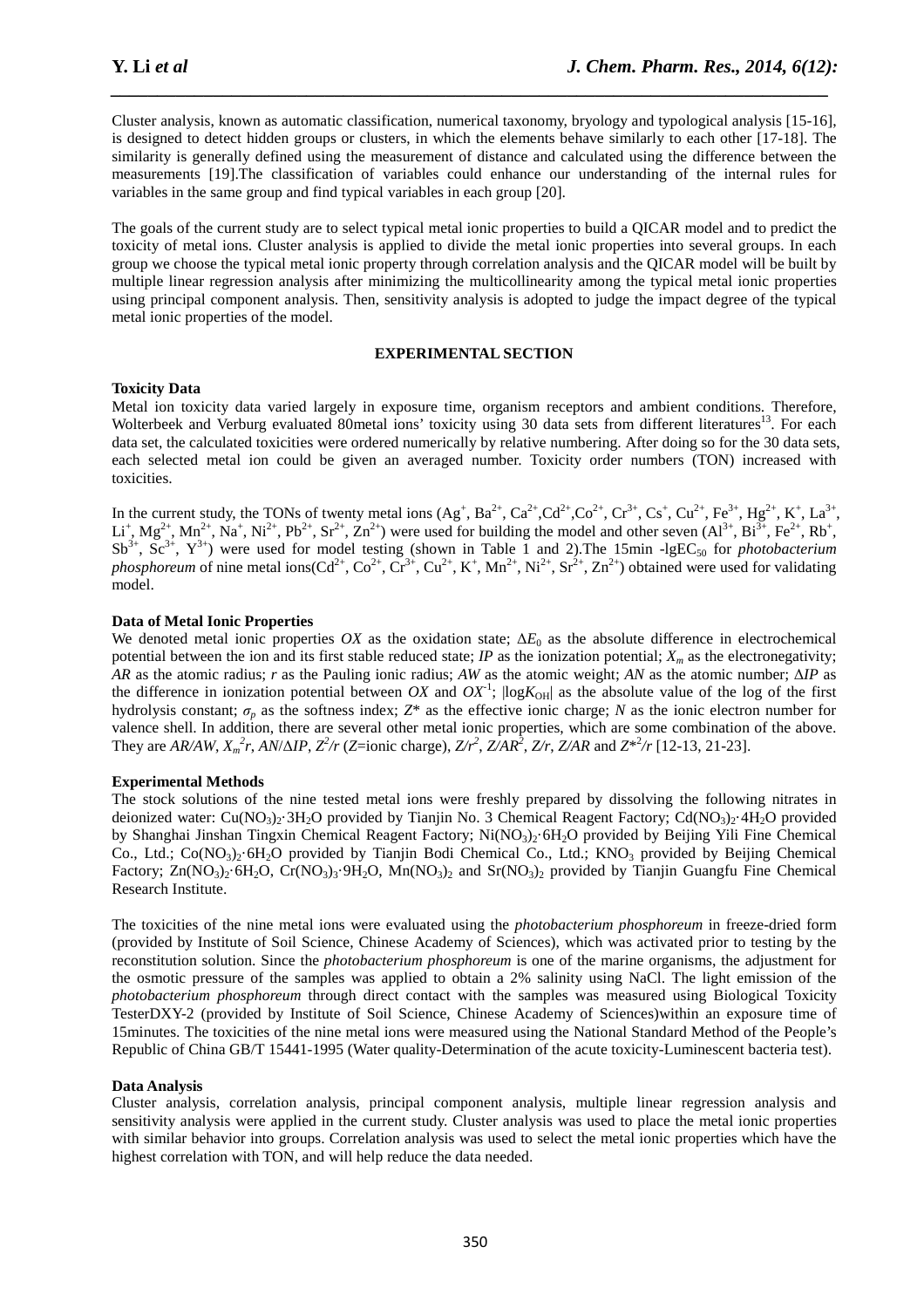**Y. Li** *et al*

| Table 1Metal ionic property and TONs of twenty metal ions |  |  |  |
|-----------------------------------------------------------|--|--|--|
|-----------------------------------------------------------|--|--|--|

|                            | Table 1 Metal ionic property and TONs of twenty metal ions                                                                                                                                                                                                                                                                                                                                                                                                                                                                                                                                                                                                                                                                                                                                                                         |                         |                |                  |              |                  |                 |                 |                  |                        |                     |                  |              |                |                |              |                  |              |                  |                  |                |                  |              |
|----------------------------|------------------------------------------------------------------------------------------------------------------------------------------------------------------------------------------------------------------------------------------------------------------------------------------------------------------------------------------------------------------------------------------------------------------------------------------------------------------------------------------------------------------------------------------------------------------------------------------------------------------------------------------------------------------------------------------------------------------------------------------------------------------------------------------------------------------------------------|-------------------------|----------------|------------------|--------------|------------------|-----------------|-----------------|------------------|------------------------|---------------------|------------------|--------------|----------------|----------------|--------------|------------------|--------------|------------------|------------------|----------------|------------------|--------------|
| Metal ions                 | OX                                                                                                                                                                                                                                                                                                                                                                                                                                                                                                                                                                                                                                                                                                                                                                                                                                 | $\overline{\Delta E_0}$ | IP             | $X_m$            | AR           | $\boldsymbol{r}$ | AW              | $\overline{AN}$ | AR/AW            | $\overline{\Delta IP}$ | $\lg K_{\text{OH}}$ | $X_m^2r$         | $Z^2/r$      | $AN/\Delta IP$ | $\sigma_p$     | $Z/r^2$      | $Z/AR^2$         | Z/r          | Z/AR             | $\overline{Z^*}$ | $Z^{*2}/r$     | $\boldsymbol{N}$ | <b>TON</b>   |
| $Ag+$                      | $\mathbf{1}$                                                                                                                                                                                                                                                                                                                                                                                                                                                                                                                                                                                                                                                                                                                                                                                                                       | 0.80                    | 7.58           | 1.93             | 1.52         | 1.15             | 107.87          | 47              | 0.0141           | 7.58                   | 11.0                | 4.28             | 0.87         | 6.20           | 0.074          | 0.76         | 0.4328           | 0.87         | 0.6579           | 3.70             | 11.90          | 18               | 49.4         |
| $Ba^{2+}$                  | $\sqrt{2}$                                                                                                                                                                                                                                                                                                                                                                                                                                                                                                                                                                                                                                                                                                                                                                                                                         | 2.91                    | 10.01          | 0.89             | 2.17         | 1.42             | 137.34          | 56              | 0.0158           | 4.80                   | 13.4                | 1.12             | 2.82         | 11.67          | 0.183          | 0.99         | 0.4247           | 1.41         | 0.9217           | 3.20             | 7.21           | 8                | 32.6         |
| $Ca^{2+}$<br>$Cd^{2+}$     | $\sqrt{2}$                                                                                                                                                                                                                                                                                                                                                                                                                                                                                                                                                                                                                                                                                                                                                                                                                         | 2.87                    | 11.88          | 1.00             | 1.91         | 1.00             | 40.08           | 20              | 0.0477           | 5.76                   | 12.5                | 1.00             | 4.00         | 3.47           | 0.181          | 2.00         | 0.5482           | 2.00         | 1.0471           | 3.20             | 10.24          | $\,8\,$          | 16.1         |
| $\mathrm{Co}^{2+}$         | $\sqrt{2}$<br>$\sqrt{2}$                                                                                                                                                                                                                                                                                                                                                                                                                                                                                                                                                                                                                                                                                                                                                                                                           | 0.40<br>0.28            | 16.92<br>17.09 | 1.69<br>1.91     | 1.48<br>1.25 | 0.95<br>0.65     | 112.40<br>58.93 | 48<br>27        | 0.0132<br>0.0212 | 7.92<br>9.21           | 9.7<br>9.8          | 2.71<br>2.37     | 4.21<br>6.15 | 6.06<br>2.93   | 0.081<br>0.130 | 2.22<br>4.73 | 0.9131<br>1.2800 | 2.11<br>3.08 | 1.3514<br>1.6000 | 4.70<br>4.25     | 23.25<br>27.79 | 18<br>15         | 52.0<br>39.0 |
| $Cr^{3+}$                  | 3                                                                                                                                                                                                                                                                                                                                                                                                                                                                                                                                                                                                                                                                                                                                                                                                                                  | 0.41                    | 30.97          | 1.66             | 1.25         | 0.62             | 52.00           | 24              | 0.0240           | 14.48                  | 3.7                 | 1.71             | 14.52        | 1.66           | 0.107          | 7.80         | 1.9200           | 4.84         | 2.4000           | 4.65             | 34.88          | 11               | 32.3         |
| $Cs^+$                     | $\mathbf{1}$                                                                                                                                                                                                                                                                                                                                                                                                                                                                                                                                                                                                                                                                                                                                                                                                                       | 3.03                    | 3.90           | 0.79             | 2.62         | 1.74             | 132.91          | 55              | 0.0197           | 3.90                   | 0.0                 | 1.09             | 0.57         | 14.10          | 0.218          | 0.33         | 0.1457           | 0.57         | 0.3817           | 2.20             | 2.78           | 8                | 34.6         |
| $Cu2+$                     | $\sqrt{2}$                                                                                                                                                                                                                                                                                                                                                                                                                                                                                                                                                                                                                                                                                                                                                                                                                         | 0.15                    | 20.30          | 1.65             | 1.35         | 0.73             | 63.54           | 29              | 0.0212           | 12.57                  | 8.0                 | 1.99             | 5.48         | 2.31           | 0.104          | 3.75         | 1.0974           | 2.74         | 1.4815           | 4.55             | 28.36          | 17               | 40.0         |
| $\text{Fe}^{3+}$           | $\mathfrak{Z}$                                                                                                                                                                                                                                                                                                                                                                                                                                                                                                                                                                                                                                                                                                                                                                                                                     | 0.77                    | 30.66          | 1.83             | 1.24         | 0.55             | 55.85           | 26              | 0.0222           | 14.46                  | 2.2                 | 1.84             | 16.36        | 1.80           | 0.097          | 9.92         | 1.9511           | 5.45         | 2.4194           | 4.95             | 44.55          | 13               | 29.8         |
| $Hg^{2+}$                  | $\sqrt{2}$                                                                                                                                                                                                                                                                                                                                                                                                                                                                                                                                                                                                                                                                                                                                                                                                                         | 0.92                    | 18.77          | 2.00             | 1.48         | 1.02             | 200.59          | 80              | 0.0074           | 8.33                   | 3.7                 | 4.08             | 3.92         | 9.60           | 0.065          | 1.92         | 0.9131           | 1.96         | 1.3514           | 4.70             | 21.66          | 18               | 62.1         |
| $\tilde{K}^+$<br>$La^{3+}$ | $\mathbf{1}$<br>$\mathfrak{Z}$                                                                                                                                                                                                                                                                                                                                                                                                                                                                                                                                                                                                                                                                                                                                                                                                     | 2.93<br>2.38            | 4.34<br>19.19  | $0.82\,$<br>1.10 | 2.31<br>1.87 | 1.51<br>1.16     | 39.10<br>138.91 | 19<br>57        | 0.0591<br>0.0135 | 4.34<br>8.13           | 16.0<br>9.0         | $1.02\,$<br>1.40 | 0.66<br>7.76 | 4.38<br>7.01   | 0.232<br>0.171 | 0.44<br>2.23 | 0.1874<br>0.8579 | 0.66<br>2.59 | 0.4329<br>1.6043 | 2.20<br>4.20     | 3.21<br>15.21  | 8<br>8           | 19.7<br>33.3 |
| $Li+$                      | $\mathbf{1}$                                                                                                                                                                                                                                                                                                                                                                                                                                                                                                                                                                                                                                                                                                                                                                                                                       | 3.05                    | 5.39           | 0.98             | 1.52         | 0.76             | 6.94            | 3               | 0.2190           | 5.39                   | 14.2                | 0.73             | 1.32         | 0.56           | 0.247          | 1.73         | 0.4328           | 1.32         | 0.6579           | 1.30             | 2.22           | $\overline{2}$   | 11.5         |
| $Mg^{2+}$                  | $\sqrt{2}$                                                                                                                                                                                                                                                                                                                                                                                                                                                                                                                                                                                                                                                                                                                                                                                                                         | 2.37                    | 15.04          | 1.31             | 1.55         | 0.72             | 24.31           | 12              | 0.0638           | 7.39                   | 11.4                | 1.24             | 5.56         | 1.62           | 0.167          | 3.86         | 0.8325           | 2.78         | 1.2903           | 3.20             | 14.22          | 8                | 14.7         |
| $Mn^{2+}$                  | $\sqrt{2}$                                                                                                                                                                                                                                                                                                                                                                                                                                                                                                                                                                                                                                                                                                                                                                                                                         | 1.19                    | 15.65          | 1.55             | 1.12         | 0.67             | 54.94           | 25              | 0.0204           | 8.21                   | 10.6                | 1.61             | 5.97         | 3.05           | 0.125          | 4.46         | 1.5944           | 2.99         | 1.7857           | 3.95             | 23.29          | 13               | 32.8         |
| $Na+$                      | $\mathbf{1}$                                                                                                                                                                                                                                                                                                                                                                                                                                                                                                                                                                                                                                                                                                                                                                                                                       | 2.71                    | 5.14           | 0.93             | 1.86         | 1.02             | 22.99           | 11              | 0.0809           | 5.14                   | 14.8                | 0.88             | 0.98         | 2.14           | 0.211          | 0.96         | 0.2891           | 0.98         | 0.5376           | 2.20             | 4.75           | 8                | 15.9         |
| $Ni2+$<br>$Pb^{2+}$        | $\sqrt{2}$<br>$\overline{2}$                                                                                                                                                                                                                                                                                                                                                                                                                                                                                                                                                                                                                                                                                                                                                                                                       | 0.26<br>0.13            | 18.18<br>15.04 | 1.90<br>2.33     | 1.25<br>1.54 | 0.69<br>1.19     | 58.71<br>207.19 | 28<br>82        | 0.0213<br>0.0074 | 10.54<br>7.62          | 8.9<br>8.8          | 2.49<br>6.46     | 5.80<br>3.36 | 2.66<br>10.76  | 0.126<br>0.131 | 4.20<br>1.41 | 1.2800<br>0.8433 | 2.90<br>1.68 | 1.6000<br>1.2987 | 4.40<br>6.00     | 28.06<br>30.25 | 16<br>20         | 39.0<br>65.3 |
| $Sr^{2+}$                  | $\mathbf{2}$                                                                                                                                                                                                                                                                                                                                                                                                                                                                                                                                                                                                                                                                                                                                                                                                                       | 2.90                    | 11.04          | 0.95             | 2.07         | 1.26             | 87.62           | 38              | 0.0236           | 5.34                   | 13.0                | 1.14             | 3.17         | 7.12           | 0.174          | 1.26         | 0.4668           | 1.59         | 0.9662           | 3.20             | 8.13           | 8                | 25.3         |
| $Zn^{2+}$                  | $\overline{c}$                                                                                                                                                                                                                                                                                                                                                                                                                                                                                                                                                                                                                                                                                                                                                                                                                     | 0.76                    | 17.97          | 1.81             | 1.31         | 0.74             | 65.37           | 30              | 0.0200           | 8.57                   | 9.0                 | 2.42             | 5.41         | 3.50           | 0.115          | 3.65         | 1.1654           | 2.70         | 1.5267           | 4.70             | 29.85          | 18               | 35.6         |
|                            | Table 2 Metal ionic properties and TONs of seven metal ions<br>Metal ions<br>AR/AW<br>$\sqrt{ ggK_{\text{OH}} }$<br>$X_m^2r$<br>AN<br>$Z^{*2}/r$<br>$\boldsymbol{N}$<br>TON<br>$\Delta E_0$<br>$\sigma_{v}$<br>$Al^{3+}$<br>0.136<br>13<br>32.67<br>$8\,$<br>0.0515<br>5.0<br>1.66<br>1.40<br>15.1<br>$Bi^{3+}$<br>83<br>0.0070<br>4.20<br>47.57<br>20<br>64.8<br>1.6<br>0.113<br>0.20<br>$\text{Fe}^{2+}$<br>0.0222<br>0.129<br>0.45<br>2.04<br>26<br>27.56<br>14<br>36.4<br>8.3<br>0.229<br>37<br>8<br>$Rb^+$<br>0.0284<br>0.0<br>2.98<br>1.08<br>3.01<br>28.8<br>$Sb^{3+}$<br>0.119<br>51<br>64.47<br>50.9<br>0.0116<br>0.0<br>0.66<br>3.19<br>20<br>$Sc^{3+}$<br>8<br>0.0360<br>0.140<br>2.08<br>1.39<br>21<br>23.52<br>18.3<br>5.1<br>$\mathbf{Y}^{3+}$<br>0.0200<br>8.3<br>1.52<br>39<br>17.29<br>8<br>25.5<br>0.147<br>2.37 |                         |                |                  |              |                  |                 |                 |                  |                        |                     |                  |              |                |                |              |                  |              |                  |                  |                |                  |              |
|                            |                                                                                                                                                                                                                                                                                                                                                                                                                                                                                                                                                                                                                                                                                                                                                                                                                                    |                         |                |                  |              |                  |                 |                 |                  |                        |                     | 351              |              |                |                |              |                  |              |                  |                  |                |                  |              |

| Metal ions         | AR/AW  | $\left  \lg K_{\text{OH}} \right $ | $\sigma_{\rm n}$ | $\Delta E_0$ | $X_{m}^{2}r$ | ΑN | $Z^{*2}/r$ | Ν  | TON  |
|--------------------|--------|------------------------------------|------------------|--------------|--------------|----|------------|----|------|
| $Al^{3+}$          | 0.0515 | 5.0                                | 0.136            | .66          | 1.40         | 13 | 32.67      | 8  | 15.1 |
| $\text{Bi}^{3+}$   | 0.0070 | 1.6                                | 0.113            | 0.20         | 4.20         | 83 | 47.57      | 20 | 64.8 |
| $\text{Fe}^{2+}$   | 0.0222 | 8.3                                | 0.129            | 0.45         | 2.04         | 26 | 27.56      | 14 | 36.4 |
| $Rb^+$             | 0.0284 | 0.0                                | 0.229            | 2.98         | 1.08         | 37 | 3.01       | 8  | 28.8 |
| $\mathrm{Sb}^{3+}$ | 0.0116 | 0.0                                | 0.119            | 0.66         | 3.19         | 51 | 64.47      | 20 | 50.9 |
| $Sc^{3+}$          | 0.0360 | 5.1                                | 0.140            | 2.08         | 1.39         | 21 | 23.52      | 8  | 18.3 |
| $\mathbf{V}^{3+}$  | 0.0200 | 8.3                                | 0.147            | 2.37         | 1.52         | 39 | 17.29      | 8  | 25.5 |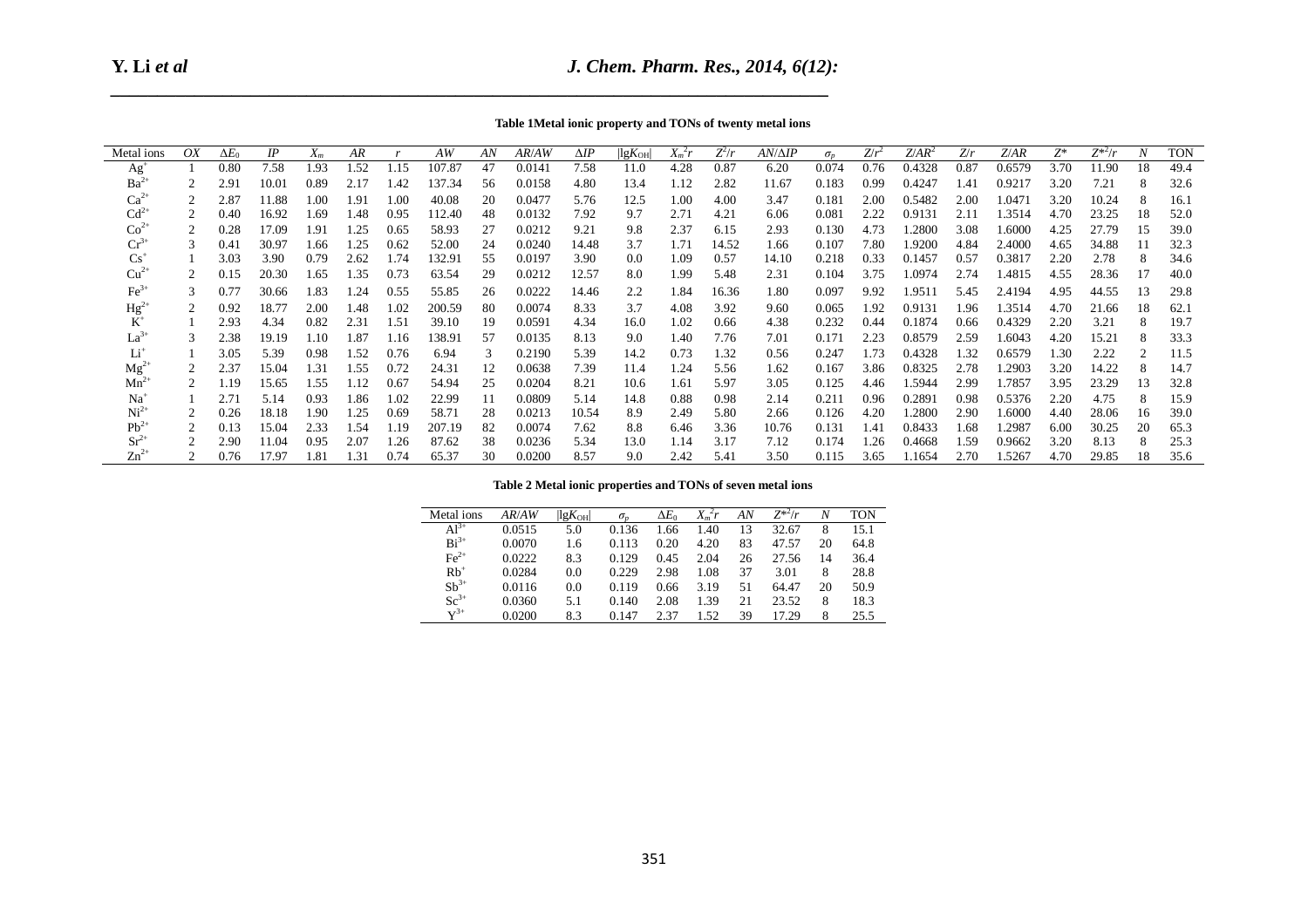Principal component analysis is an important multivariate statistical analysis method. Its goals are to extract the most important information from the data set, to compress the size of the data set by keeping only this important information, and to simplify the description of the data set. For achieving these goals, principal component analysis generates new variables called principal components(PCs) which are obtained by weighted linear combinations of the original variables [24].Then we apply multiple linear regression analysis, taking the PCs which account for the majority proportion of variance as independent variables and TON as the dependent variable, to estimate the impact of the metal ionic properties on TON.

*\_\_\_\_\_\_\_\_\_\_\_\_\_\_\_\_\_\_\_\_\_\_\_\_\_\_\_\_\_\_\_\_\_\_\_\_\_\_\_\_\_\_\_\_\_\_\_\_\_\_\_\_\_\_\_\_\_\_\_\_\_\_\_\_\_\_\_\_\_\_\_\_\_\_\_\_\_*

The application of sensitivity analysis is to judge the critical metal ionic property's impact on TON. Sensitivity analysis is defined as "the study of how the uncertainty in the output of a model (numerical or otherwise) can be apportioned to different sources of uncertainty in the model input" [25].It is an indispensable part of optimization design.

## **RESULTS AND DISCUSSION**

## **Cluster Analysis of Metal Ionic Properties**

We did a cluster analysis on all of the metal ionic properties in Table 3. They were artificially divided into 11 groups based on the dendrogram in Fig. 1. Table 3 also shows the results of the correlation analysis between the twenty two metal ionic properties and TON. Only one metal ionic property in each group was selected by the correlation maximum method, which is  $AR/AW$ ,  $\left| \lg K_{\text{OH}} \right|$ ,  $\sigma_p$ ,  $AR$ ,  $\Delta E_0$ ,  $\overline{X_m}^2 \overline{r}$ ,  $AN$ ,  $Z/r^2$ ,  $Z^{*2}/r$ ,  $N$  and  $OX$ .

*AR* (*sig*.=0.221), *Z*/*r* 2 (*sig*.=0.872) and *OX* (*sig*.=0.453), in the selected metal ionic properties mentioned above, did not reach the significant level (*sig*.<0.05), which means that they did not have significant correlation with TON. So, we discarded them in our following analysis. Finally, eight metal ionic properties, including AR/*AW*,  $\left| \frac{gK_{OH}}{g_n \Delta E_0} \right|$  $X_m^2 r$ , *AN*,  $Z^{*2}/r$  and *N*, were selected.



**Fig. 1Dendrogram constructed by cluster analysis of the twenty two metal ionic properties** 

## **Principal Component Analysis of Metal Ionic Properties**

Multicollinearity refers to the approximate linear relation among the variables, which means a variable can be linearly expressed by others. Strong multicollinearity among variables often decreases the accuracy of parameter estimation, enlarges model error and damages model stability [26]. Therefore, minimizing multicollinearity is essential before building a multiple linear regression model. In order to minimize the multicollinearity of the selected eight metal ionic properties, we did a principal component analysis. It shows in Table 4 that there is significant multicollinearity (*sig*. < 0.05) among the eight metal ionic properties through the correlation analysis.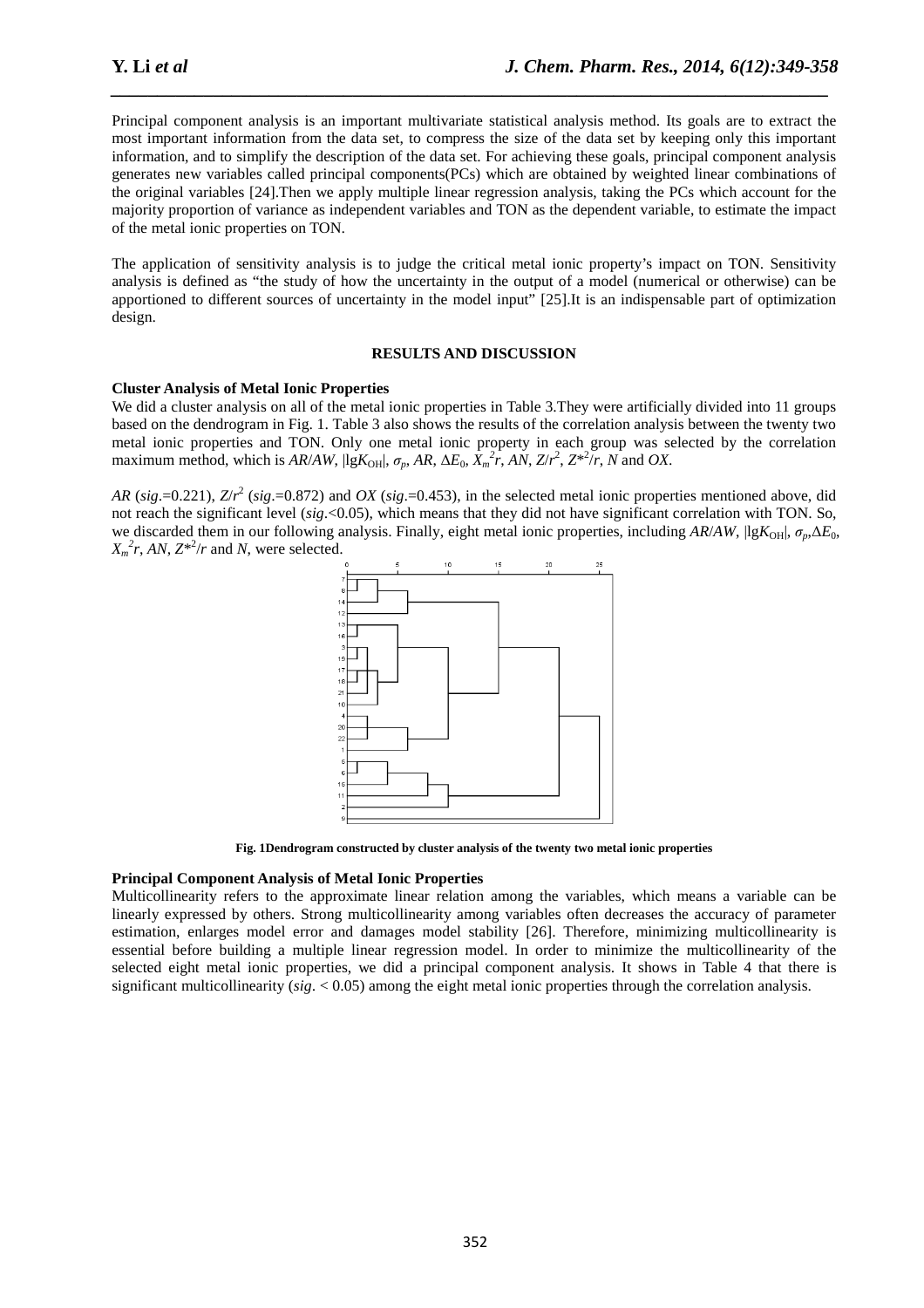|                                    | N  | Cluster analysis |                   | Correlation analysis |
|------------------------------------|----|------------------|-------------------|----------------------|
| Metal ionic properties             |    | Group            | R                 | sig. (2-tailed)      |
| AR/AW                              | 20 | 1                | $-0.631**$        | 0.003                |
| $\left  \lg K_{\text{OH}} \right $ | 20 | $\overline{c}$   | $-0.456^*$        | 0.043                |
| $\sigma_p$                         | 20 | 3                | $-0.729$ **       | ${}_{0.001}$         |
| R                                  | 20 | 4                | 0.066             | 0.783                |
| AR                                 | 20 | 4                | $-0.287$          | 0.221                |
| $\Delta E_0$                       | 20 | 5                | $-0.708***$       | ${}_{0.001}$         |
| $X_m^2r$                           | 20 | 6                | $0.870**$         | ${}_{0.001}$         |
| $AN/\Delta IP$                     | 20 | 7                | $0.512^*$         | 0.021                |
| AN                                 | 20 | 7                | $0.833**$         | ${}< 0.001$          |
| AW                                 | 20 | 7                | $0.820**$         | ${}< 0.001$          |
| $Z/r^2$                            | 20 | 8                | $-0.038$          | 0.872                |
| $Z^2/r$                            | 20 | 8                | 0.024             | 0.921                |
| $\Delta IP$                        | 20 | 9                | 0.271             | 0.248                |
| $Z^{*2}/r$                         | 20 | 9                | $0.469^{\degree}$ | 0.037                |
| Z/r                                | 20 | 9                | 0.025             | 0.916                |
| $Z/AR^2$                           | 20 | 9                | 0.220             | 0.352                |
| Z/AR                               | 20 | 9                | 0.230             | 0.329                |
| IP                                 | 20 | 9                | 0.289             | 0.216                |
| N                                  | 20 | 10               | $0.857**$         | ${}_{0.001}$         |
| $Z^*$                              | 20 | 10               | $0.749**$         | ${}_{0.001}$         |
| $X_m$                              | 20 | 10               | $0.760**$         | ${}_{0.001}$         |
| OX                                 | 20 | 11               | 0.178             | 0.453                |

#### **Table 3Results of cluster analysis of the twenty two metal ionic properties and correlation analysis between the twenty two metal ionic properties and TON**

*\_\_\_\_\_\_\_\_\_\_\_\_\_\_\_\_\_\_\_\_\_\_\_\_\_\_\_\_\_\_\_\_\_\_\_\_\_\_\_\_\_\_\_\_\_\_\_\_\_\_\_\_\_\_\_\_\_\_\_\_\_\_\_\_\_\_\_\_\_\_\_\_\_\_\_\_\_*

*\* Correlation is significant at the 0.05 level (2-tailed). \*\* Correlation is significant at the 0.01 level (2-tailed).* 

#### **Table 4 Results of correlation analysis among the eight selected metal ionic properties**

|                   |                                    | $\left  \lg K_{\text{OH}} \right $ | $\sigma_{v}$ | $\Delta E_0$       | $X_m^2r$                            | AN                 | $Z^{*2}/r$            | $\boldsymbol{N}$             |
|-------------------|------------------------------------|------------------------------------|--------------|--------------------|-------------------------------------|--------------------|-----------------------|------------------------------|
|                   | AR/AW                              | $0.445*$                           | $0.629**$    | $0.482*$           | $-0.424$                            | $-0.606**$         | $-0.464$ <sup>*</sup> | $-0.645**$                   |
|                   | $\left  \lg K_{\text{OH}} \right $ |                                    | $0.471*$     | 0.428              | $-0.256$                            | $-0.407$           | $-0.550^*$            | $-0.353$                     |
|                   | $\sigma_{v}$                       |                                    |              | $0.860^{\ast\ast}$ | $-0.629**$                          | $-0.388$           | $-0.759**$            | $\textbf{-0.860}^{\ast\ast}$ |
| R                 | $\Delta E_0$                       |                                    |              |                    | $-0.676**$                          | $-0.247$           | $-0.863**$            | $\textbf{-0.886}^{\ast\ast}$ |
|                   | $X_m^2r$                           |                                    |              |                    |                                     | $0.682^{\ast\ast}$ | 0.442                 | $0.816^{\ast\ast}$           |
|                   | AN                                 |                                    |              |                    |                                     |                    | 0.122                 | $0.498*$                     |
|                   | $Z^{*2}/r$                         |                                    |              |                    |                                     |                    |                       | $0.670**$                    |
|                   | AR/AW                              | 0.049                              | 0.003        | 0.032              | 0.062                               | 0.005              | 0.039                 | 0.002                        |
|                   | $\left  \lg K_{\text{OH}} \right $ |                                    | 0.036        | 0.060              | 0.277                               | 0.075              | 0.012                 | 0.127                        |
|                   | $\sigma_p$                         |                                    |              | < 0.001            | 0.003                               | 0.091              | < 0.001               | < 0.001                      |
| $sig. (2-tailed)$ | $\Delta E_0$                       |                                    |              |                    | 0.001                               | 0.294              | < 0.001               | < 0.001                      |
|                   | $X_m^2r$                           |                                    |              |                    |                                     | 0.001              | 0.051                 | < 0.001                      |
|                   | AN                                 |                                    |              |                    |                                     |                    | 0.607                 | 0.025                        |
|                   | $Z^{*2}/r$                         |                                    |              |                    |                                     |                    |                       | 0.001                        |
|                   | AR/AW                              | 20                                 | 20           | 20                 | 20                                  | 20                 | 20                    | 20                           |
|                   | $\left  \lg K_{\text{OH}} \right $ |                                    | 20           | 20                 | 20                                  | 20                 | 20                    | 20                           |
|                   | $\sigma_p$                         |                                    |              | 20                 | 20                                  | 20                 | 20                    | 20                           |
| N                 | $\Delta E_0$                       |                                    |              |                    | 20                                  | 20                 | 20                    | 20                           |
|                   | $X_m^2r$                           |                                    |              |                    |                                     | 20                 | 20                    | 20                           |
|                   | AN                                 |                                    |              |                    |                                     |                    | 20                    | 20                           |
|                   | $Z^{*2}/r$<br>$* -$                | $\mathbf{r}$                       |              | $\mathbf{r}$       | $\wedge$ $\wedge$ $\wedge$ $\wedge$ | $\sim$<br>$\cdots$ |                       | 20                           |

*\*Correlation is significant at the 0.05 level (2-tailed). \*\* Correlation is significant at the 0.01 level (2-tailed).* 

The eight metal ionic properties were transformed into eight components. PCs, with eigenvalue greater than or equal to 1,means they carry the majority of the information of the data, while the others with little information could be discarded [27].In the current study,  $PC_1$  and  $PC_2$ have eigenvalues greater than 1(Fig. 2) and both these two PCs contain 77.40% of the information of the variances (Table 5).

PCs obtained by weighted linear combinations of the original variables were as follows:

## $PCs = as_1stdx_1 + as_2stdx_2 + \ldots + as_mstdx_m$  (1)

Where  $stdx_m$  refers to the transformed original variable, and  $as_m$  is the principal component score coefficient (Table 6)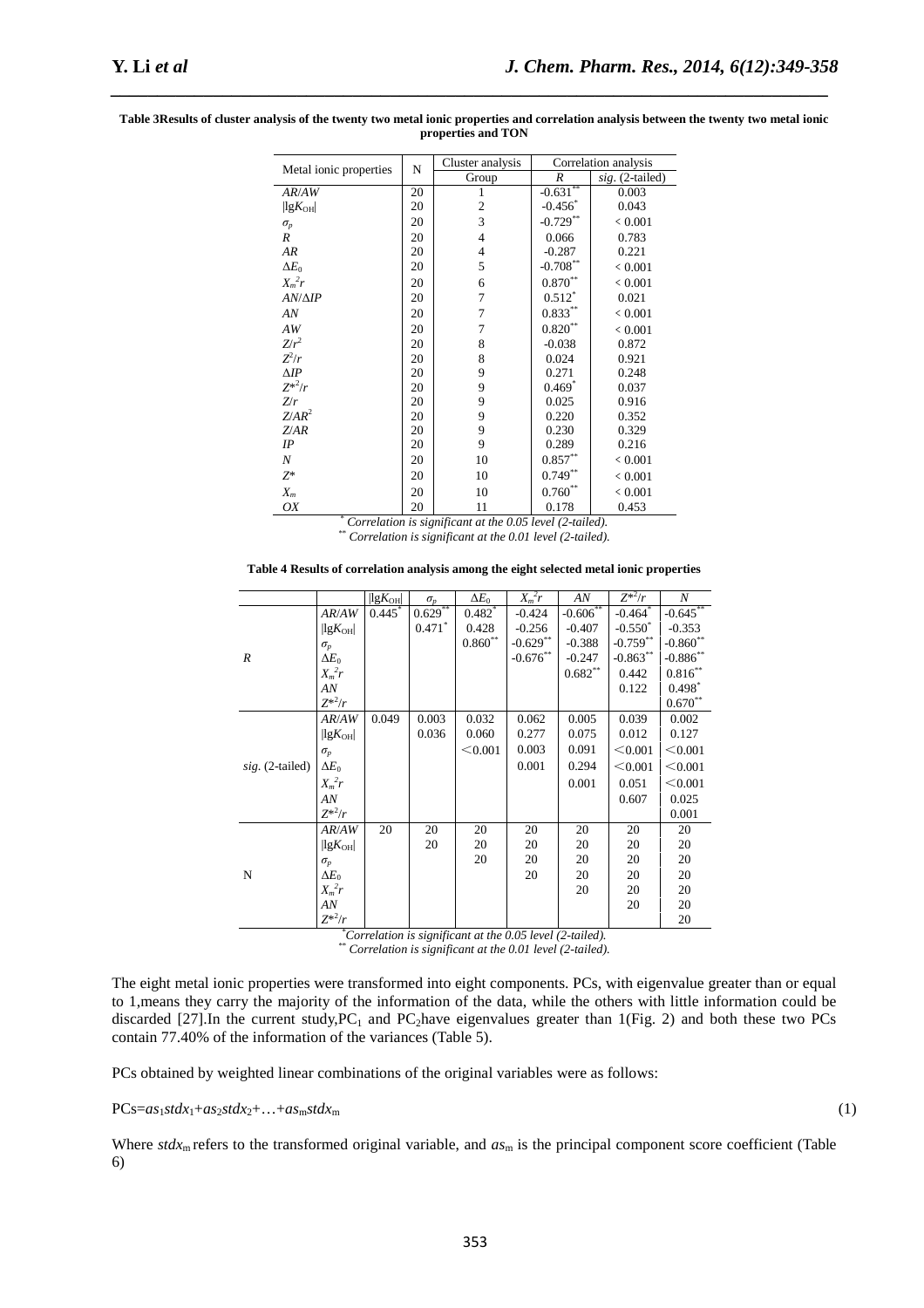**Table 5 Statistical information of PCs**  Principal component <br>
Total 9% of variance Cumulative % % of variance 1 4.995 62.440 62.440  $\begin{array}{c|c|c|c} 2 & 1.197 & 14.961 & 77.401 \\ \hline 3 & 0.899 & 11.232 & 88.633 \end{array}$  $\begin{array}{c|c|c|c|c|c} 3 & 0.899 & 11.232 & 88.633 \\ 4 & 0.513 & 6.412 & 95.045 \end{array}$  $\begin{array}{c|c|c|c|c} 4 & 0.513 & 6.412 & 95.045 \\ 5 & 0.178 & 2.231 & 97.276 \end{array}$ 97.276  $\begin{array}{c|c|c|c|c|c} 6 & 0.126 & 1.570 & 98.846 \\ 7 & 0.059 & 0.742 & 99.589 \end{array}$  $\begin{array}{c|c|c|c|c} 7 & 0.059 & 0.742 & 99.589 \\ 8 & 0.033 & 0.411 & 100.000 \end{array}$ 100.000 **Table 6 PCs score coefficients matrix** 

|  |  | Table 6 PCs score coefficients matrix |  |
|--|--|---------------------------------------|--|
|  |  |                                       |  |

*AR/AW*  $|1gK_{OH}|$  0.147 -0.249<br>0.118 0.006  $|\lg K_{\text{OH}}|$  0.118  $\sigma_n$  0.118  $\sigma_p$  0.182 0.153<br>  $\Delta E_0$  0.179 0.304

 $\begin{array}{c|c}\nX_m^2 r \\
AN\n\end{array}$  -0.158 0.248<br>
-0.118 0.646

*N* -0.187 -0.009

The multiple linear regression analysis, taking  $PC_1$  and  $PC_2$ as independent variables and TON as the dependent variable, was performed. Goodness-of-fit test (adj.  $R^2$ =0.905, N=20) and *F* test (*sig*. <0.001), and the *t*-test (*sig.* < 0.001) in Table 7 show the model is statistically reliable. The multiple linear regression model is described by model

(2). Using Model (2) and the PCs score coefficients in Table 6; we could obtain the QICAR model (3):

1 2

 $0.179$  0.304<br>
−0.158 0.248

/*r* -0.159 -0.423

 $-0.118$ 

Metal ionic properties  $\frac{P}{\sqrt{P}}$ 

| $TON = -13.145PC_1 + 5.647PC_2 + 34.050$                                   | (2) |
|----------------------------------------------------------------------------|-----|
| TON=-70.675AR/AW-0.353 lg $K_{OH}$  -28.312 $\sigma_p$ -0.537 $\Delta E_0$ |     |

*X<sup>m</sup> 2*

*Z*\* 2

 $+ 2.436X_m^2r + 0.240AN - 0.024Z^{*2}/r + 0.475N + 26.033$  (3)

**Multiple Linear Regression Analysis of PCs and TON** 

The metal ionic properties $X_m^2 r$ , *AN* and *N* have positive coefficients and play positive roles in the model, while the metal ionic properties *AR*/*AW*,  $\left| \lg K_{\text{OH}} \right|$ ,  $\sigma_p$ ,  $\Delta E_0$  and  $Z^{*2}/r$  have negative coefficients and negatively influence the model.

|                 |           | Unstandardized coefficients | Standardized coefficients |           |              |  |
|-----------------|-----------|-----------------------------|---------------------------|-----------|--------------|--|
| Model           |           | Std. error                  | Beta                      |           | sig.         |  |
| (constant)      | 34.050    | 1.032                       |                           | 33.002    | ${}_{0.001}$ |  |
| PC <sub>1</sub> | $-13.145$ | 1.059                       | $-0.879$                  | $-12.417$ | ${}_{0.001}$ |  |
| PC <sub>2</sub> | 5.647     | 1.059                       | 0.378                     | 5.335     | < 0.001      |  |

#### Table 7*t***-test to**  $PC<sub>1</sub>$  **and**  $PC<sub>2</sub>$

| ć |
|---|
|   |
|   |
|   |
|   |
|   |



*\_\_\_\_\_\_\_\_\_\_\_\_\_\_\_\_\_\_\_\_\_\_\_\_\_\_\_\_\_\_\_\_\_\_\_\_\_\_\_\_\_\_\_\_\_\_\_\_\_\_\_\_\_\_\_\_\_\_\_\_\_\_\_\_\_\_\_\_\_\_\_\_\_\_\_\_\_*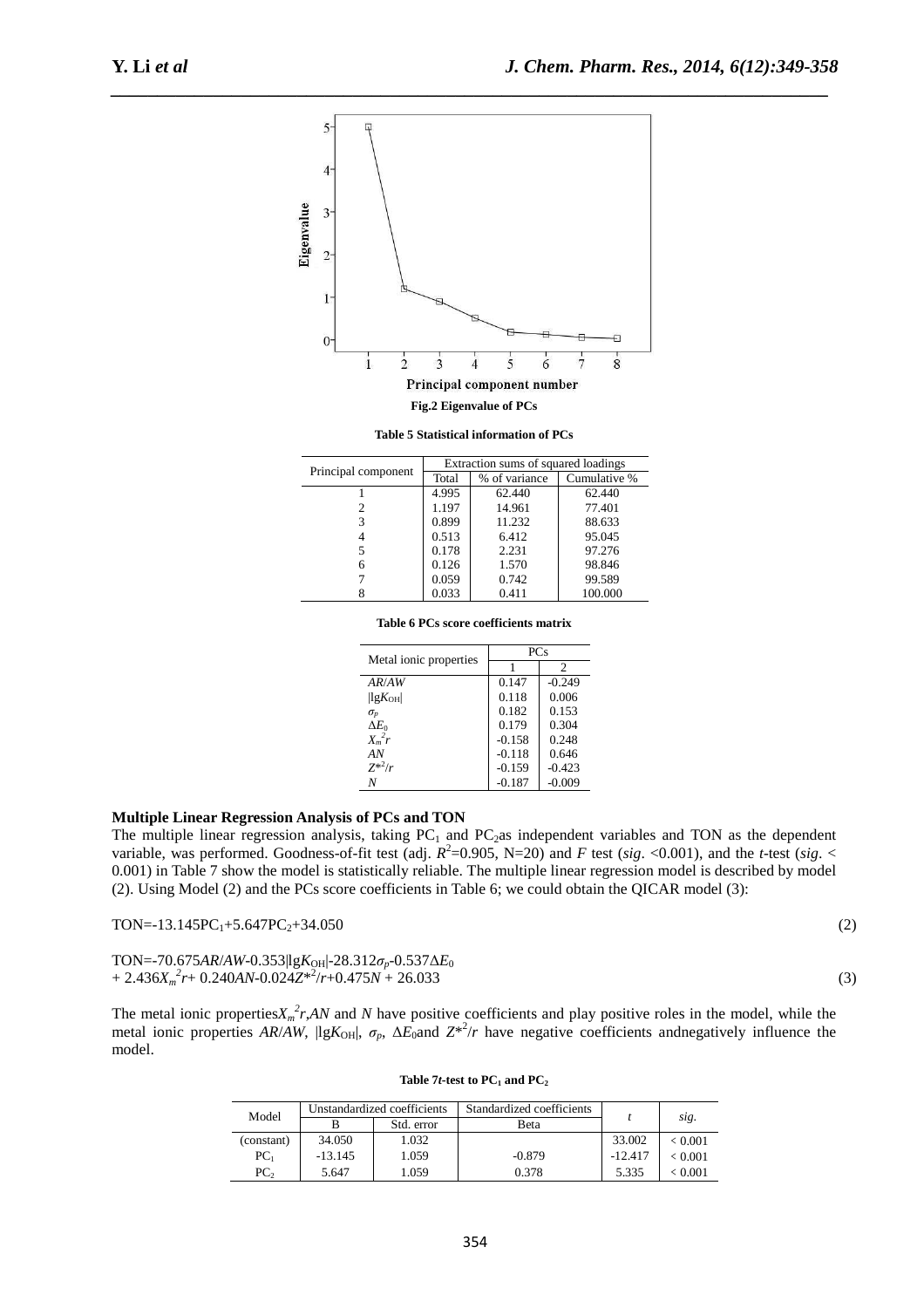#### **Comparison of Simulated Values with Observed Values**

The Nash-Suttcliffe simulation efficiency coefficient (NSC) was selected to evaluate the accuracy of the QICAR model. NSC is the fraction of the variance in the observation explained by the model; a higher value indicates a more accurate model [28]. The formula for NSC is given as follows:

*\_\_\_\_\_\_\_\_\_\_\_\_\_\_\_\_\_\_\_\_\_\_\_\_\_\_\_\_\_\_\_\_\_\_\_\_\_\_\_\_\_\_\_\_\_\_\_\_\_\_\_\_\_\_\_\_\_\_\_\_\_\_\_\_\_\_\_\_\_\_\_\_\_\_\_\_\_*

$$
NSC = 1 - \frac{\sum_{i=1}^{n} (P_{exp} - P_{pre})^2}{\sum_{i=1}^{n} (P_{exp} - P_{exp})^2}
$$
(4)

Where  $P_{\text{pre}}$  refers to the simulated value,  $P_{\text{exp}}$  is the observed value,  $\overline{P}_{\text{exp}}$  is the mean observed value.

In the current study, the twenty metal ions (Table 1) were used in building the QICAR model, and the other seven metal ions (Table 2) were used in testing the accuracy of the model. From Formula (4), the NSC for model building and model testing are 0.91 and 0.85 respectively. This means that the QICAR model can be well applied to predict the TON of the metal ions.

#### **Comparison of Simulated Values with Experiment Data**

The 15min EC50 for *photobacterium phosphoreum* of nine metal ions were obtained through experiment and normalization processing was carried out (Table 8). Correlation analysis between normalized  $EC_{50}$  and the corresponding simulated TON was performed. Table 9showsa highly significant correlation between them (*sig*. = 0.002).All the studies indicated that the TONs of the metal ions can be calculated by the QICAR model and correlated with other forms of toxicity data.

| Table8Normalized $EC_{50}$ and the corresponding simulated TONs of nine metal ions |  |  |  |  |  |
|------------------------------------------------------------------------------------|--|--|--|--|--|
|------------------------------------------------------------------------------------|--|--|--|--|--|

| Metal ions | Normalized $EC_{50}$ | Simulated TON |
|------------|----------------------|---------------|
| $Cd^{2+}$  | 0.100006             | 45.3          |
| $Co2+$     | 0.100223             | 36.0          |
| $Cr^{3+}$  | 0.100385             | 34.1          |
| $Cu2+$     | 0.100036             | 37.9          |
| $K^+$      | 0.900000             | 18.8          |
| $Mn^{2+}$  | 0.107343             | 32.2          |
| $Ni2+$     | 0.100000             | 37.4          |
| $Sr^{2+}$  | 0.474140             | 28.8          |
| $Zn^{2+}$  | 0.100004             | 38.7          |

**Table 9 Correlation analysis between normalized EC50 and the corresponding simulated TON** 

|                      |          | -tailed)<br>CLO |
|----------------------|----------|-----------------|
| normalized $EC_{50}$ | $\Omega$ |                 |
|                      |          |                 |

#### **Sensitivity analysis**

At first, taking  $Pb^{2+}$  as an example, sensitivity analysis of the eight metal ionic properties in the QICAR model was carried out to show which metal ionic properties have more impact on TON.

Keeping the other seven metal ionic properties constant, TON was recalculated when a metal ionic property changed by -20%, -10%, 10% and 20%. A sensitivity coefficient is basically the ratio of the change in output over the change in input [29].Table 10 shows the sensitivity coefficients of the eight metal ionic properties in the QICAR model. From the table, sensitivity analysis chart was drawn by taking the variable proportion as ordinate and the recalculated TON as abscissa (Fig.3).On the basis of the figure, it is evident that *AN* has the largest sensitivity coefficient and is the most critical factor affecting TON, and the impact degree of the other seven metal ionic properties on TON are  $X_m^2 r$ , *N*,  $\sigma_p$ , |lg $K_{\text{OH}}$ ,  $Z^{*2}/r$ ,  $AR/AW$  and  $\Delta E_0$ .

Then sensitivity coefficients of the remaining nineteen metal ions were obtained in the same way (Table 11).From the table, the impact degree of the eight metal ionic properties on TON is different for each metal ion. For a lot of metal ions  $(Ag^+, Ba^{2+}, Cd^{2+}, Cr^{3+}, Cs^+, Fe^{3+}, Hg^{2+}, La^{3+} and Sr^{2+})$ , *AN* is still the most critical factor affecting TON. But for  $Co^{2+}$ ,  $Cu^{2+}$ ,  $Mn^{2+}$ ,  $Ni^{2+}$  and  $Zn^{2+}$ , *N* is the most critical factor; for  $Ca^{2+}$ ,  $K^+$ ,  $Mg^{2+}$  and  $Na^+$ , $\sigma_p$  is the most critical factor; for Li<sup>+</sup>, *AR*/*AW* is the most critical factor. About the strong impact of *AN* and *AR*/*AW* on TON, Li et al. has the similar finding[30].  $\sigma_p$  separates metal ions into three groups: soft metal ions (for example, Ag, Cd and Hg), which prefer to bind to sulfur; hard metal ions (for example, Ba, Ca and Na), which prefer to bind to oxygen or nitrogen; borderline metal ions (for example, Co, Ni and Zn) [31]. And the soft metal ions are more toxic than the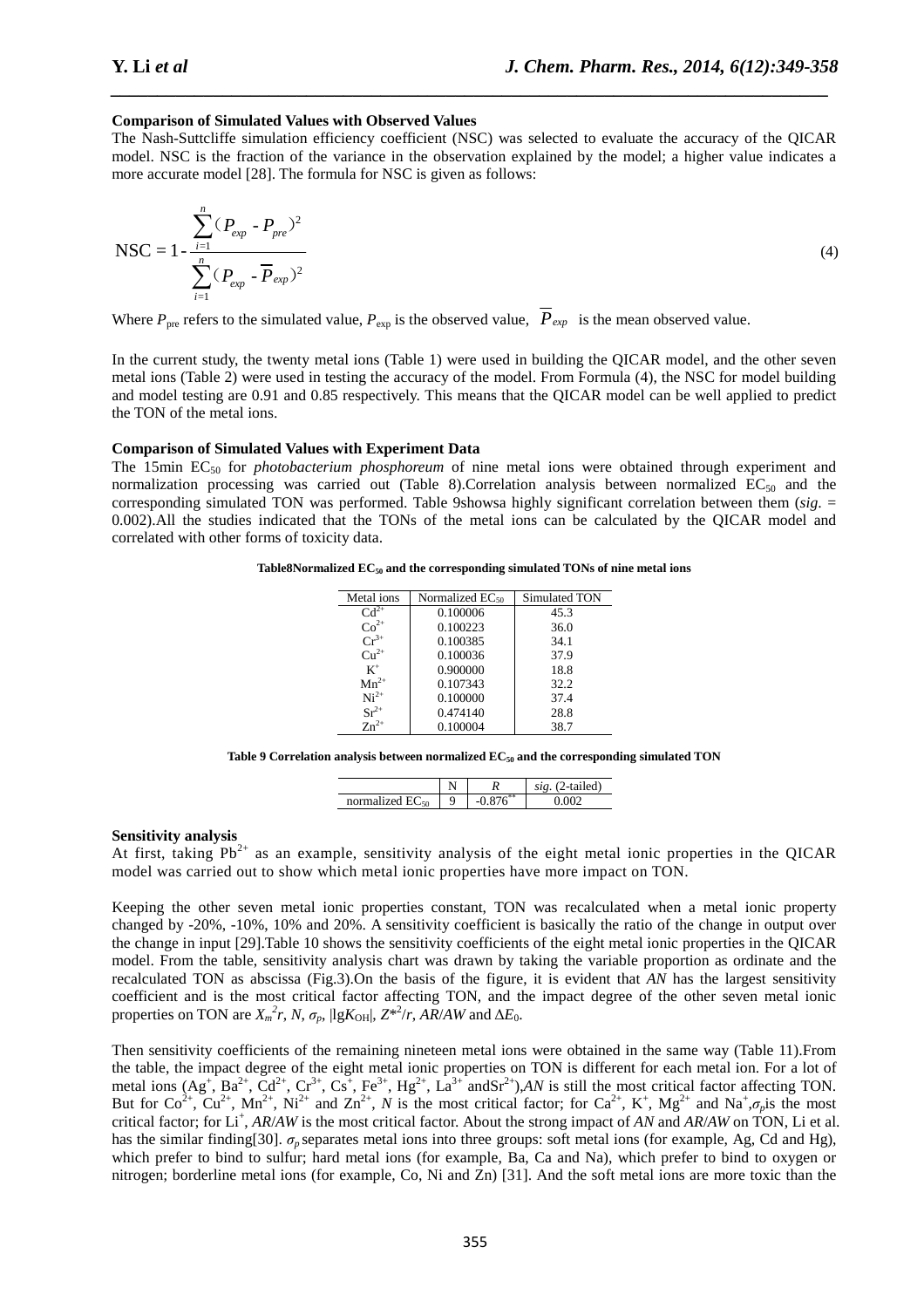hard metal ions because of the relative importance of metal ion binding to sulfur on biomolecules [12]. Zhang reported, in his study on the relationship between cation' structure and H2S system analysis, the difference of polarization force in different cations depends largely on *N* [22]. And this may be the reason for the change of metal ion toxicity.

*\_\_\_\_\_\_\_\_\_\_\_\_\_\_\_\_\_\_\_\_\_\_\_\_\_\_\_\_\_\_\_\_\_\_\_\_\_\_\_\_\_\_\_\_\_\_\_\_\_\_\_\_\_\_\_\_\_\_\_\_\_\_\_\_\_\_\_\_\_\_\_\_\_\_\_\_\_*

| Metal ionic properties             | Variable proportion (%)<br>Recalculated TON |       | Sensitivity coefficient |  |  |
|------------------------------------|---------------------------------------------|-------|-------------------------|--|--|
| AR/AW                              | $-20$                                       | 62.92 | $-0.525$                |  |  |
|                                    | $-10$                                       | 62.87 |                         |  |  |
|                                    | $+10$                                       | 62.76 |                         |  |  |
|                                    | $+20$                                       | 62.71 |                         |  |  |
| $\left  \lg K_{\text{OH}} \right $ | $-20$                                       | 63.44 | $-3.125$                |  |  |
|                                    | $-10$                                       | 63.13 |                         |  |  |
|                                    | $+10$                                       | 62.50 |                         |  |  |
|                                    | $+20$                                       | 62.19 |                         |  |  |
| $\sigma_p$                         | $-20$                                       | 63.56 | $-3.725$                |  |  |
|                                    | $-10$                                       | 63.19 |                         |  |  |
|                                    | $+10$                                       | 62.44 |                         |  |  |
|                                    | $+20$                                       | 62.07 |                         |  |  |
| $\Delta E_0$                       | $-20$                                       | 62.83 |                         |  |  |
|                                    | $-10$                                       | 62.82 | $-0.075$                |  |  |
|                                    | $+10$                                       | 62.81 |                         |  |  |
|                                    | $+20$                                       | 62.80 |                         |  |  |
| $X_m^2r$                           | $-20$                                       | 59.67 |                         |  |  |
|                                    | $-10$                                       | 61.24 | 15.725                  |  |  |
|                                    | $+10$                                       | 64.39 |                         |  |  |
|                                    | $+20$                                       | 65.96 |                         |  |  |
| AN                                 | $-20$                                       | 58.88 | 19.675                  |  |  |
|                                    | $-10$                                       | 60.85 |                         |  |  |
|                                    | $+10$                                       | 64.78 |                         |  |  |
|                                    | $+20$                                       | 66.75 |                         |  |  |
| $Z^{*2}/r$                         | $-20$                                       | 62.96 | $-0.725$                |  |  |
|                                    | $-10$                                       | 62.89 |                         |  |  |
|                                    | $+10$                                       | 62.74 |                         |  |  |
|                                    | $+20$                                       | 62.67 |                         |  |  |
| $\boldsymbol{N}$                   | $-20$                                       | 60.92 |                         |  |  |
|                                    | $-10$                                       | 61.87 | 9.500                   |  |  |
|                                    | $+10$                                       | 63.77 |                         |  |  |
|                                    | $+20$                                       | 64.72 |                         |  |  |

Table 10 Sensitivity coefficients of the eight metal ionic properties in the QICAR model for Pb<sup>2+</sup>



**Fig.3 Sensitivity analysis chart for Pb2+**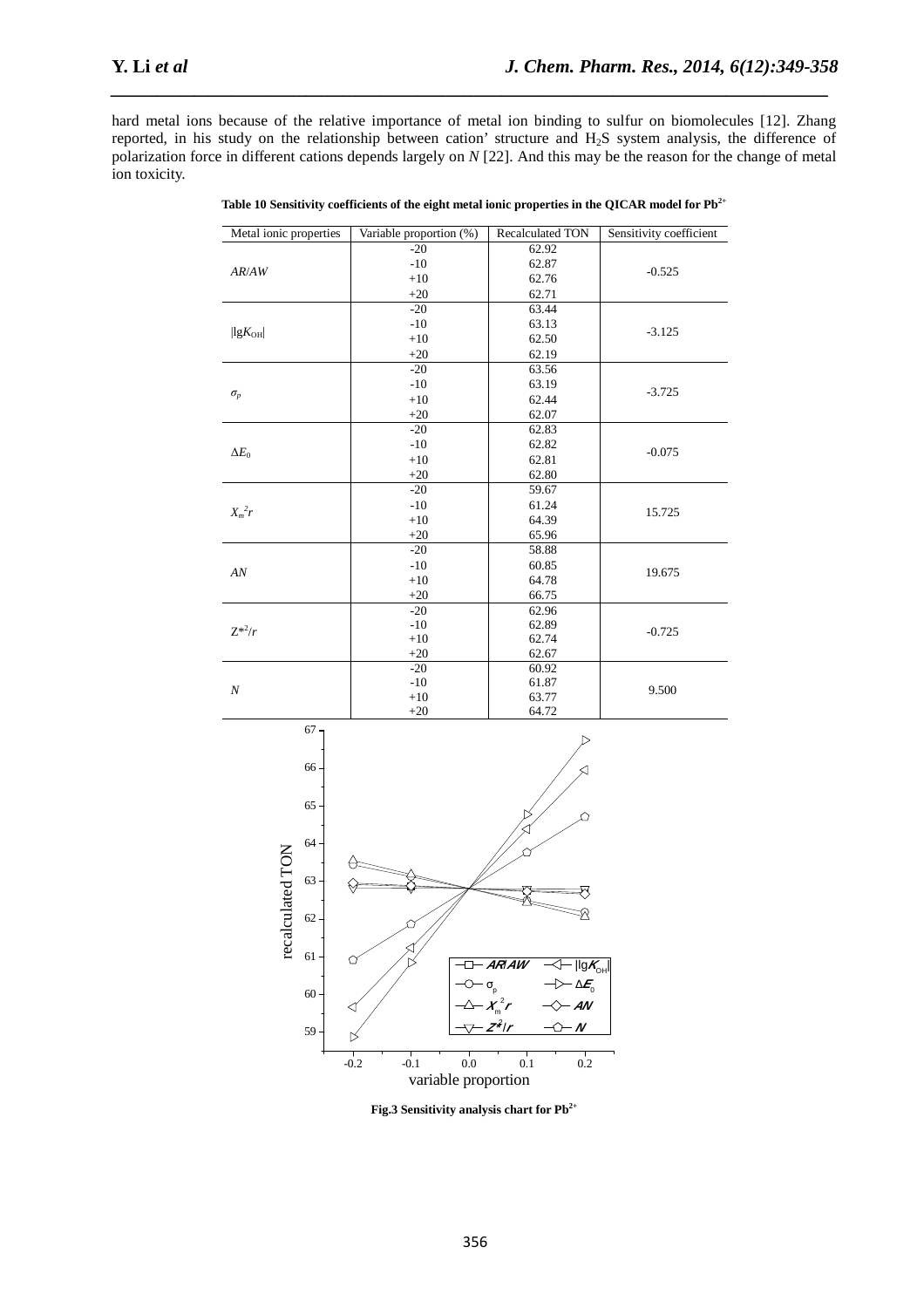| metal ion properties               | $Ag+$    | $Ba^{2+}$ | $Ca^{2+}$ | $Cd^{2+}$ | $Co2+$    | $Cr^{3+}$ | $Cs^+$   | $Cu2+$    | $Fe3+$    | $Hg^{2+}$ |
|------------------------------------|----------|-----------|-----------|-----------|-----------|-----------|----------|-----------|-----------|-----------|
| AR/AW                              | $-0.997$ | $-1.117$  | $-3.371$  | $-0.933$  | $-1.498$  | $-1.696$  | $-1.392$ | $-1.498$  | $-1.569$  | $-0.523$  |
| $\left  \lg K_{\text{OH}} \right $ | $-3.883$ | $-4.730$  | $-4.413$  | $-3.424$  | $-3.459$  | $-1.306$  | 0.000    | $-2.824$  | $-0.777$  | $-1.306$  |
| $\sigma_p$                         | $-2.095$ | $-5.181$  | $-5.124$  | $-2.293$  | $-3.681$  | $-3.029$  | -6.172   | $-2.944$  | $-2.746$  | -1.840    |
| $\Delta E_0$                       | -0.430   | $-1.563$  | $-1.541$  | $-0.215$  | $-0.150$  | $-0.220$  | $-1.627$ | $-0.081$  | $-0.413$  | $-0.494$  |
| $X_m^2r$                           | 10.426   | 2.728     | 2.436     | 6.602     | 5.773     | 4.166     | 2.655    | 4.848     | 4.482     | 9.939     |
| AN                                 | 11.280   | 13.440    | 4.800     | 11.520    | 6.480     | 5.760     | 13.200   | 6.960     | 6.240     | 19.200    |
| $Z^{*2}/r$                         | $-0.286$ | $-0.173$  | $-0.246$  | $-0.558$  | $-0.667$  | $-0.837$  | $-0.067$ | $-0.681$  | $-1.069$  | $-0.520$  |
| N                                  | 8.550    | 3.800     | 3.800     | 8.550     | 7.125     | 5.225     | 3.800    | 8.075     | 6.175     | 8.550     |
| metal ion properties               | $K^+$    | $La^{3+}$ | $Li^+$    | $Mg^{2+}$ | $Mn^{2+}$ | $Na+$     | $Ni2+$   | $Sr^{2+}$ | $Zn^{2+}$ |           |
| AR/AW                              | $-4.177$ | $-0.954$  | $-15.478$ | $-4.509$  | $-1.442$  | $-5.718$  | $-1.505$ | $-1.668$  | $-1.414$  |           |
| $\left  \lg K_{\text{OH}} \right $ | $-5.648$ | $-3.177$  | $-5.013$  | $-4.024$  | $-3.742$  | $-5.224$  | $-3.142$ | $-4.589$  | $-3.177$  |           |
| $\sigma_p$                         | $-6.568$ | $-4.841$  | $-6.993$  | $-4.728$  | $-3.539$  | $-5.974$  | $-3.567$ | $-4.926$  | $-3.256$  |           |
| $\Delta E_0$                       | $-1.573$ | $-1.278$  | $-1.638$  | $-1.273$  | $-0.639$  | $-1.455$  | $-0.140$ | $-1.557$  | $-0.408$  |           |
| $X_m^2r$                           | 2.485    | 3.410     | 1.778     | 3.021     | 3.922     | 2.144     | 6.066    | 2.777     | 5.895     |           |
| AN                                 | 4.560    | 13.680    | 0.720     | 2.880     | 6.000     | 2.640     | 6.720    | 9.120     | 7.200     |           |
| $Z^{*2}/r$                         | $-0.077$ | $-0.365$  | $-0.053$  | $-0.341$  | $-0.559$  | $-0.114$  | $-0.673$ | $-0.195$  | $-0.716$  |           |
| $\boldsymbol{N}$                   | 3.800    | 3.800     | 0.950     | 3.800     | 6.175     | 3.800     | 7.600    | 3.800     | 8.550     |           |

**Table 11Sensitivity coefficients of the eight metal ionic properties in the QICAR model for the remaining nineteen metal ions** 

*\_\_\_\_\_\_\_\_\_\_\_\_\_\_\_\_\_\_\_\_\_\_\_\_\_\_\_\_\_\_\_\_\_\_\_\_\_\_\_\_\_\_\_\_\_\_\_\_\_\_\_\_\_\_\_\_\_\_\_\_\_\_\_\_\_\_\_\_\_\_\_\_\_\_\_\_\_*

#### **CONCLUSION**

Based on the whole analysis of the study, the following conclusions can be formed:

(1)The 22 metal ionic properties can be artificially divided into eleven groups by their ionic behavior: *AR*/*AW*;  $\left| \log K_{\text{OH}} \right|$ ;  $\sigma_p$ ;r, AR;  $\Delta E_0$ ; $\overline{X}_m^2 r$ ; $\overline{A}N/\Delta IP$ , AN, AW; $Z/r^2$ ,  $Z^2/r$ ;  $\Delta IP$ ,  $Z^{*2}/r$ ,  $Z/r$ ,  $Z/AR^2$ ,  $\overline{Z}/AR$ ,  $IP$ ; $N$ ,  $Z^*, X_m$ ;  $OX$ .

(2) The QICAR model can be used to predict the TON of other unknown metal ions.

(3) The metal ionic properties $X_m^2 r$ , *AN* and *N* play positive roles in the QICAR model, while the metal ionic properties *AR*/*AW*,  $\left| \lg K_{\text{OH}} \right|$ ,  $\sigma_p$ ,  $\Delta E_0$  and  $Z^{*2}/r$  have a negative influence on the QICAR model.

(4) The impact degree of the metal ionic properties in the QICAR model on TON is different for each metal ion. For  $Pb^{2+}$ ,  $Ag^+$ ,  $Ba^{2+}$ ,  $Cd^{2+}$ ,  $Cr^{3+}$ ,  $Cs^+$ ,  $Fe^{3+}$ ,  $Hg^{2+}$ ,  $La^{3+}$  and  $Sr^{2+}$ ,  $AN$  is the most critical factor affecting TON; for  $Co^{2+}$ ,  $Cu^{2+}$ ,  $Mn^{2+}$ ,  $Ni^{2+}$  and  $Zn^{2+}$ , N is the most critical factor; for  $Ca^{2+}$ , K<sup>+</sup>, Mg<sup>2+</sup> and Na<sup>+</sup>,  $\sigma_p$  is the most critical factor; for Li<sup>+</sup>, *AR*/*AW* is the most critical factor.

#### **Acknowledgements**

The research was supported by the Key Projects in the National Science & Technology Pillar Program in the Eleventh Five-Year Plan Period (2008BAC43B01).

#### **REFERENCES**

[1] C González-Maćias; ISchifter; DBLluch-Cota,*Environ.Monit.Assess*.,**2006**, 118(1-3),211-230.

[2] S Li; ZXu; X Cheng,*Environ. Geol*., **2008**,55(5),977-983.

- [3] S Li; QZhang,J. *Hazard. Mater*.,**2010**,181(1-3), 482-488.
- [4] NS Fisher,*Limnology and Oceanography*, **1986**, 31(2), 443-448.
- [5] GL Turdean,*Int. J.Electrochem*., **2011**,115(71), 1-15.
- [6] YLi;L Jiang;XLLi,*Chem. Res. Chi*nese U., **2013**, 29(3), 568-573.
- [7] ZM Kong."EnvironmentalToxicology (3rd Edition)",Publishing House of Nanjing University, Nanjing,**2004**.
- [8] SS Zamil;S Ahmad; MH Choi,*Bioresour. Technol*., **2009**, 100(6), 1895-1902.
- [9] MCNewman; JT McCloskey; CPTatara,Environ. *Health Perspect*.,**1998**,106(6), 1263-1270.
- [10] DROwnby; MCNewman,*QSAR Comb. Sci*.,**2003**,22(2), 241-246.
- [11] CPTatara; MC Newman; JT McCloskey,*Aquat.Toxicol*.,**1998**,42(4), 1419-1426.
- [12] JTMccloskey; MC Newman; SBClark,*Environ.Toxicol. Chem*., **1996**,15(10), 275-281.
- [13] HTWolterbeek; TGVerburg,*Sci. Total Environ*.,**2001**,279(1-3), 87-115.
- [14] KLE Kaiser,*J. Fish. Aquat. Sci*.,**1980**,37(2), 211-218.

[15] L Kaufman; PJRousseeuw,"Finding groups in data: an introduction to cluster analysis",John Wiley& Sons, lnc.,Hoboke,**1990**.

- [16] T Velmurugan; TSanthanam,*Inf. Technol. J*., **2011**, 10(3), 478-483.
- [17] AJScott;MKnott,*Biometrics*, **1974**,30(3), 507-512.
- [18] HHBock,*Comput. Stat. Data Anal.*, **1996**,23(1), 1497-1503.
- [19] CJKrebs."Ecological methodology (2nd edition)",Addison Wesley Longman, lnc., California,**1999**.
- [20] HB Zhu."AppliedStatistics and SPSS Application",Publishing House of Electronics Industry, Beijing,**2011**.
- [21] XHYang;CSYin,*Chinese J.Inorg. Chem.,* **2004**,20(11), 785-788.
- [22] YTZhang;SLXiao,*Journal of Sichuan Normal Univ*., **1989**, 10(4), 315-319.
- [23] RGPearson; RJMawby,"Halogen Chemistry", ed. V.Gutmann,Academic Press,London,**1976**, 55-85.